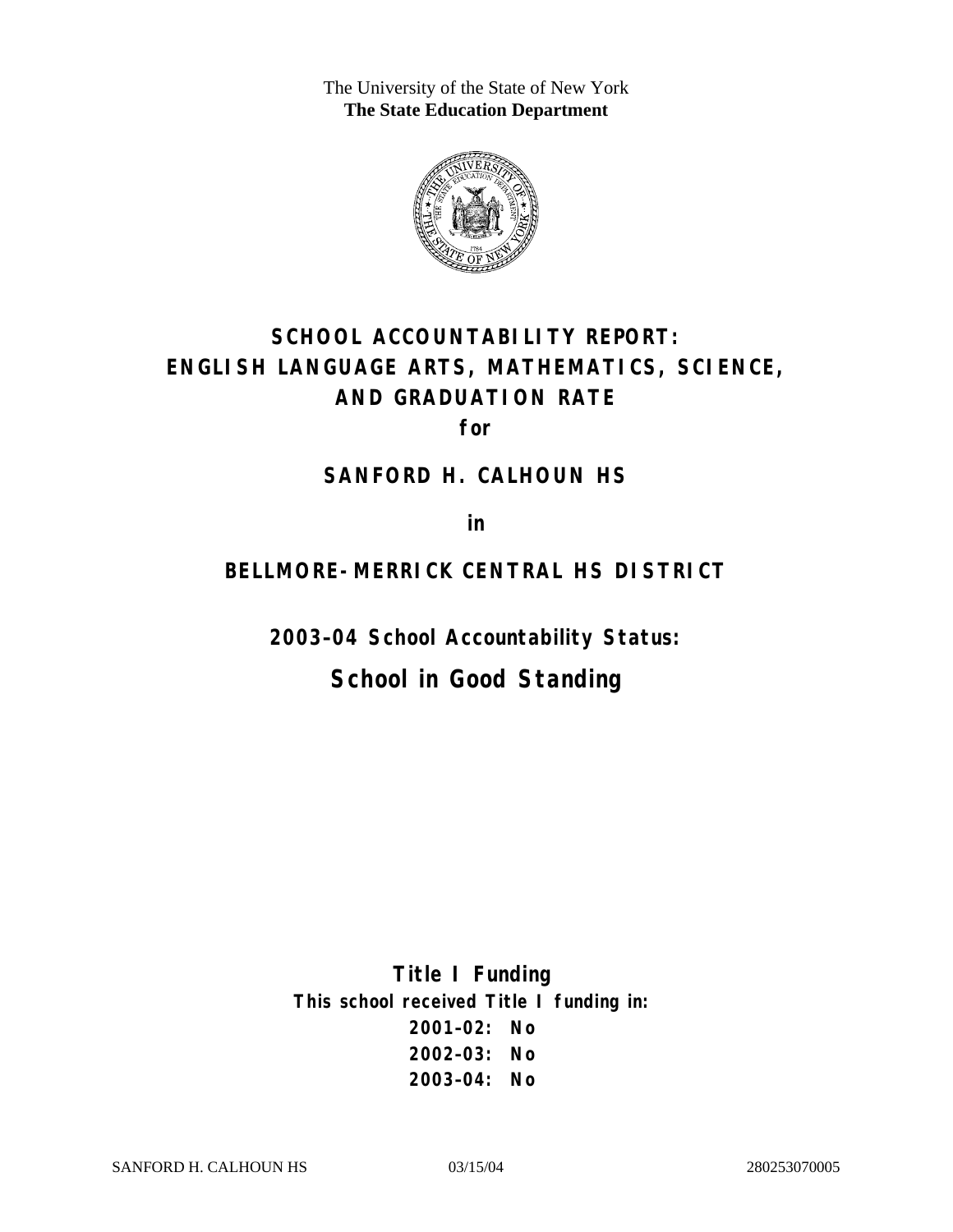### **District/School Accountability Status Categories**

The list below defines the district or school status categories under New York State's district and school accountability system, which is divided into a Federal Title I component and a State component. A district or school that does not receive Title I funding in a school year does not have a federal status in that year. Schools receiving Title I funds that are not in good standing must provide school choice for their students; those in need of improvement year 2 and beyond must also provide Supplemental Education Services to eligible students. Other consequences for districts and schools not in good standing can be found at: www.emsc.nysed.gov/deputy/nclb/accountability/siinfo.htm. To be removed from any improvement status, a district or school must make Adequate Yearly Progress (AYP) for two consecutive years, or in the case of a School Under Registration Review, achieve the performance targets established for the school by the Commissioner.

**District/School in Good Standing:** A district or school is considered to be in good standing if it has not been identified as a District or School in Need of Improvement, Requiring Corrective Action, Planning for Restructuring, or Requiring Academic Progress, or as a School Under Registration Review.

**District/School Requiring Academic Progress:** Under the State component of New York's accountability system, a district or school that did not make AYP in the same grade and subject for two consecutive years is considered a School Requiring Academic Progress (Year 1) the following year. In each succeeding year that the school fails to make AYP, the year designation is incremented by one.

**District/School in Need of Improvement (Year 1):** A district or school that has not made AYP for two consecutive years in the same grade or subject while receiving Title I funds is considered a District/School in Need of Improvement (Year 1) the following year.

**District/School in Need of Improvement (Year 2):** A District or School in Need of Improvement (Year 1) that does not make AYP in the grade or subject for which it was identified while receiving Title I funds is considered a District or School in Need of Improvement (Year 2) the following year.

**District/School Requiring Corrective Action:** A District or School in Need of Improvement (Year 2) that does not make AYP in the grade or subject for which it was identified while receiving Title I funds is considered a District or School Requiring Corrective Action the following year.

**District/School Planning for Restructuring:** A District or School Requiring Corrective Action that does not make AYP in the grade or subject for which it was identified while receiving Title I funds is considered a District or School Planning for Restructuring the following year.

**School Under Registration Review (SURR):** Schools that are farthest from the State standard and have been determined by the Commissioner to be most in need of improvement are Schools Under Registration Review. These schools must achieve performance targets specified by the Commissioner of Education in their area(s) of identification within a prescribed timeframe or risk having their registration revoked by the Board of Regents.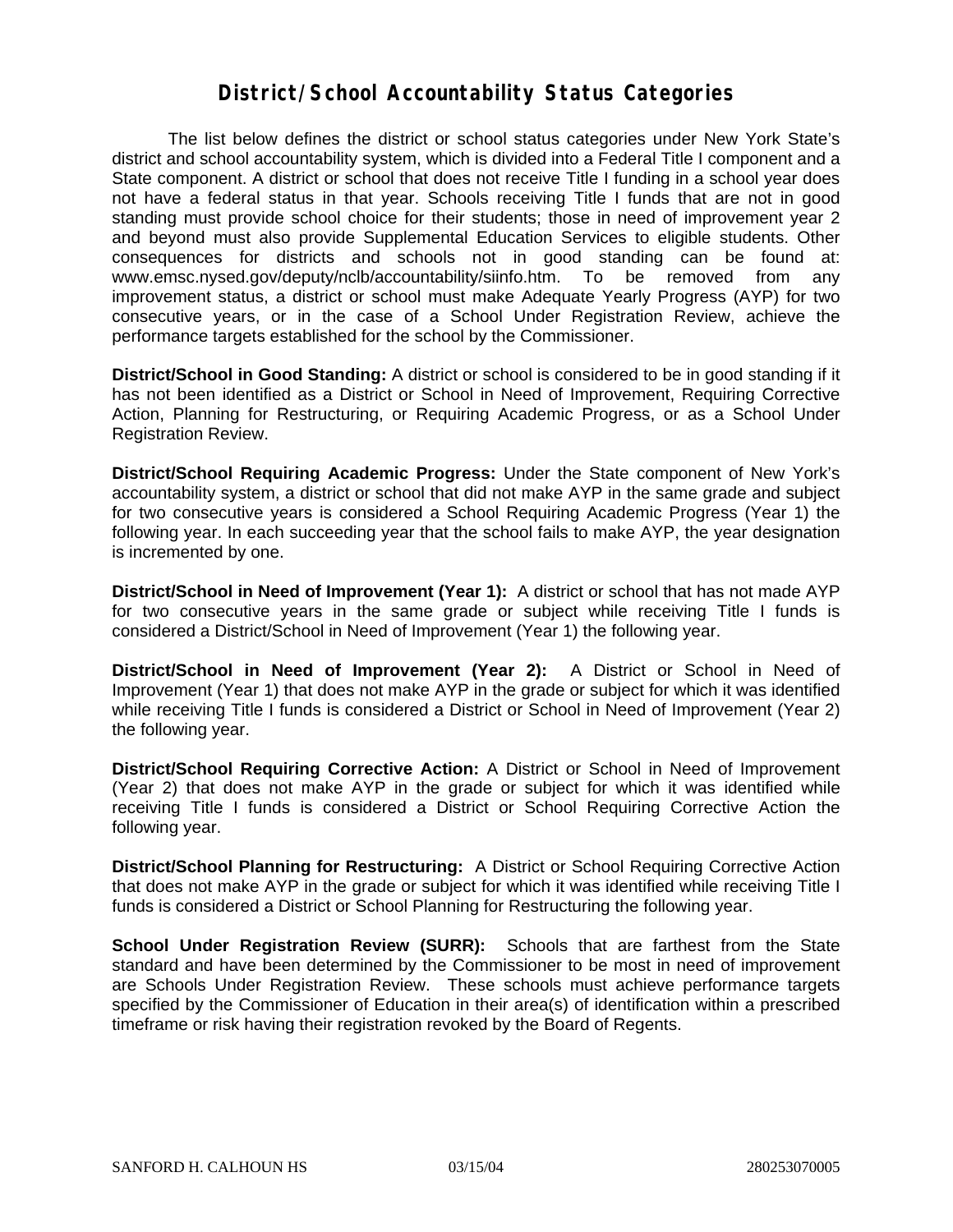# **Secondary-Level English Language Arts**

Definitions of terms, such as Performance Index and Effective Annual Measurable Objective (AMO), are in the glossary, which is the last page of this report.

#### **For a school to make Adequate Yearly Progress (AYP) in 2002–03, every accountability group must make AYP.**

**For an accountability group to make AYP in 2002–03,** it must meet its Effective AMO *or* make safe harbor (*2002–03 Performance* and *Standards*). To meet the Effective AMO, the Performance Index for each group with 30 or more cohort members must equal or exceed the Effective AMO. To make safe harbor, the Performance Index of each of these groups must equal or exceed its ELA safe harbor target *and* the group must meet the graduation-rate qualification for safe harbor. (See the graduation-rate page of this report for further information on meeting the graduation-rate qualification for safe harbor.)

*ELA Safe Harbor Targets:* The secondary-level 2002–03 ELA Safe Harbor Target is calculated by using the following equation: 2001–02 PI + (200 – the 2001–02 PI) <sup>×</sup> 0.10. The 2003–04 ELA Safe Harbor Target is calculated by using the following equation: 2002–03 PI + (200 – the 2002–03 PI)  $\times$  0.10. The 2003–04 target is provided for groups whose PI was below the Effective AMO in 2002–03.

| <b>Accountability Group</b>       | 2002-03 Performance*                                        |                      |                  | 2002-03 Standards                   | <b>Made</b>                                                           | 2003-04                                |                                     |
|-----------------------------------|-------------------------------------------------------------|----------------------|------------------|-------------------------------------|-----------------------------------------------------------------------|----------------------------------------|-------------------------------------|
|                                   | Count of 1999<br>Accountability<br>Cohort<br><b>Members</b> | Performance<br>Index | Effective<br>AMO | <b>ELA Safe</b><br>Harbor<br>Target | Met the<br><b>Graduation-Rate</b><br>Qualification for<br>Safe Harbor | AYP in<br><b>ELA</b> in<br>$2002 - 03$ | <b>ELA Safe</b><br>Harbor<br>Target |
| All Students                      | 284                                                         | 189                  | 136              |                                     | Yes                                                                   | <b>Yes</b>                             |                                     |
| <b>Students with Disabilities</b> | 43                                                          | 147                  | 127              |                                     | Yes                                                                   | <b>Yes</b>                             |                                     |
| American Indian/Alaskan Native    |                                                             |                      |                  |                                     |                                                                       |                                        |                                     |
| <b>Black</b>                      | 4                                                           |                      |                  |                                     |                                                                       |                                        |                                     |
| Hispanic                          | 12                                                          |                      |                  |                                     |                                                                       |                                        |                                     |
| Asian or Pacific Islander         | 16                                                          |                      |                  |                                     |                                                                       |                                        |                                     |
| White                             | 252                                                         | 189                  | 135              |                                     | Yes                                                                   | <b>Yes</b>                             |                                     |
| Limited English Proficient        | 5                                                           |                      |                  |                                     |                                                                       |                                        |                                     |
| Economically Disadvantaged        | 2                                                           |                      |                  |                                     |                                                                       |                                        |                                     |
| <b>Final AYP Determination</b>    |                                                             |                      |                  |                                     |                                                                       | <b>Yes</b>                             |                                     |

\*For schools with fewer than thirty 1999 accountability cohort members, 1998 and 1999 cohort data were combined to determine counts and PIs.

\*\*Groups with a "\*\*" are not required to meet the graduation-rate qualification for safe harbor, because fewer than 30 members in the 1998 graduation-rate cohort were in those groups.

**State accountability status in secondary-level English language arts: School in Good Standing** 

Title I accountability status in secondary-level English language arts: School Status Not Applicable, did not use Title I funds in one school **y ear**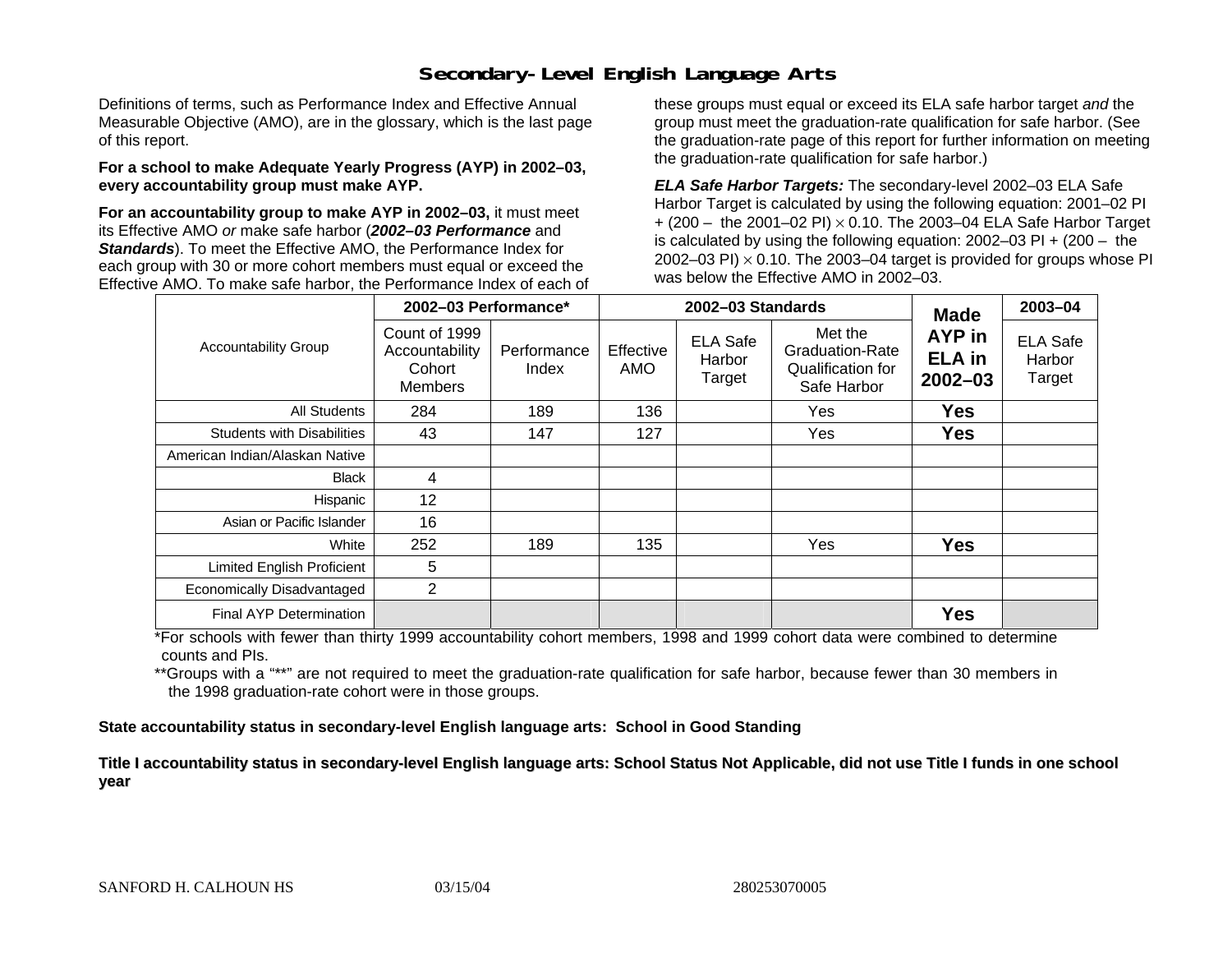# **Secondary-Level Mathematics**

Definitions of terms, such as Performance Index and Effective Annual Measurable Objective (AMO), are in the glossary, which is the last page of this report.

#### **For a school to make Adequate Yearly Progress (AYP) in 2002–03, every accountability group must make AYP.**

**For an accountability group to make AYP in 2002–03,** it must meet its Effective AMO *or* make safe harbor (*2002–03 Performance* and *Standards*). To meet the Effective AMO, the Performance Index for each group with 30 or more cohort members must equal or exceed the Effective AMO. To make safe harbor, the Performance Index of each of these groups must equal or exceed its math safe harbor target *and* the group must meet the graduation-rate qualification for safe harbor. (See the graduation-rate page of this report for further information on meeting the graduation-rate qualification for safe harbor.)

*Math Safe Harbor Targets:* The secondary-level 2002–03 Math Safe Harbor Target is calculated by using the following equation: 2001–02 PI + (200 – the 2001–02 PI) × 0.10. The 2003–04 Math Safe Harbor Target is calculated by using the following equation: 2002–03 PI + (200  $-$  the 2002–03 PI)  $\times$  0.10. The 2003–04 target is provided for groups whose PI was below the Effective AMO in 2002–03.

| <b>Accountability Group</b>       | 2002-03 Performance*                                        |                      |                  | 2002-03 Standards             | <b>Made</b>                                                           | 2003-04                                 |                               |
|-----------------------------------|-------------------------------------------------------------|----------------------|------------------|-------------------------------|-----------------------------------------------------------------------|-----------------------------------------|-------------------------------|
|                                   | Count of 1999<br>Accountability<br>Cohort<br><b>Members</b> | Performance<br>Index | Effective<br>AMO | Math Safe<br>Harbor<br>Target | Met the<br><b>Graduation-Rate</b><br>Qualification for<br>Safe Harbor | AYP in<br><b>Math in</b><br>$2002 - 03$ | Math Safe<br>Harbor<br>Target |
| <b>All Students</b>               | 284                                                         | 190                  | 126              |                               | Yes                                                                   | <b>Yes</b>                              |                               |
| <b>Students with Disabilities</b> | 43                                                          | 144                  | 117              |                               | Yes                                                                   | <b>Yes</b>                              |                               |
| American Indian/Alaskan Native    |                                                             |                      |                  |                               |                                                                       |                                         |                               |
| <b>Black</b>                      | 4                                                           |                      |                  |                               |                                                                       |                                         |                               |
| Hispanic                          | 12                                                          |                      |                  |                               |                                                                       |                                         |                               |
| Asian or Pacific Islander         | 16                                                          |                      |                  |                               |                                                                       |                                         |                               |
| White                             | 252                                                         | 190                  | 125              |                               | Yes                                                                   | <b>Yes</b>                              |                               |
| Limited English Proficient        | 5                                                           |                      |                  |                               |                                                                       |                                         |                               |
| Economically Disadvantaged        | $\overline{2}$                                              |                      |                  |                               |                                                                       |                                         |                               |
| Final AYP Determination           |                                                             |                      |                  |                               |                                                                       | <b>Yes</b>                              |                               |

\*For schools with fewer than thirty 1999 accountability cohort members, 1998 and 1999 cohort data were combined to determine counts and PIs.

\*\*Groups with a "\*\*" are not required to meet the graduation-rate qualification for safe harbor, because fewer than 30 members in the 1998 graduation-rate cohort were in those groups.

**State accountability status in secondary-level mathematics: School in Good Standing** 

Title I accountability status in secondary-level mathematics: School Status Not Applicable, did not use Title I funds in one school year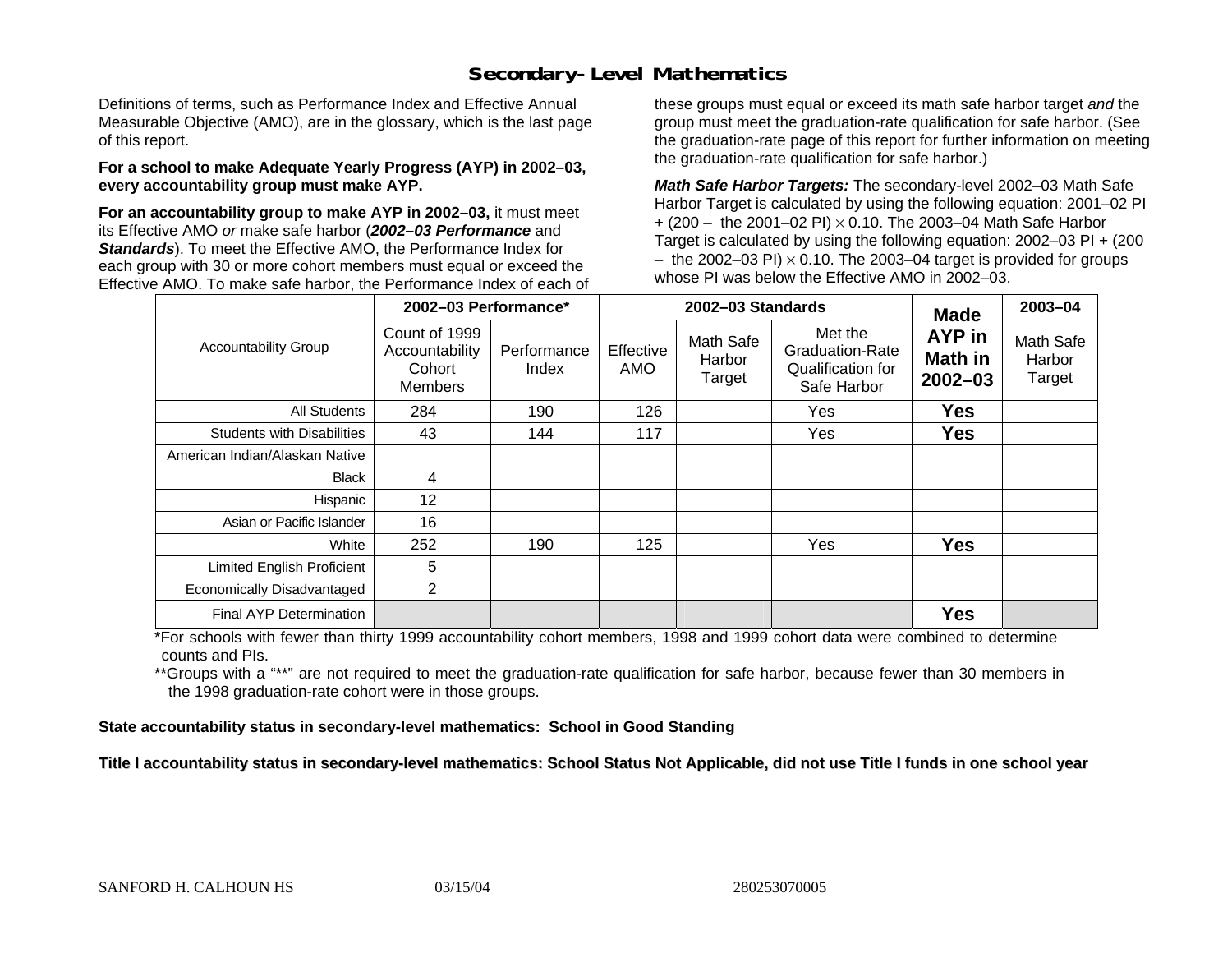# **Graduation Rate**

Definitions of terms, such as Progress Target and Adequate Yearly Progress (AYP), are in the glossary, which is the last page of this report.

*Made AYP in Graduation Rate in 2002–03:* For a school to make AYP in graduation rate, the Percent Earning a Local Diploma by August 31, 2002 for the "All Students" group must equal or exceed the Graduation-Rate Standard or the Graduation-Rate Progress Target.

*Qualification for Safe Harbor in Secondary-Level ELA and Math:* For an accountability group to be considered Qualified for Safe Harbor in Secondary-Level ELA and Math, the Percent Earning a Local Diploma

by August 31, 2002 must equal or exceed the Graduation-Rate Standard or the Graduation-Rate Progress Target for that group.

*Graduation-Rate Progress Targets:* The 2002–03 Graduation-Rate Progress Target is calculated by adding one point to the Percent Earning a Local Diploma by June 30, 2002. The 2003–04 Graduation-Rate Target is calculated by adding one point to the Percent Earning a Local Diploma by August 31, 2002. This target is provided for each group whose Percent Earning a Local Diploma by August 31, 2002 is below the Graduation-Rate Standard in 2002–03. Groups with fewer than 30 cohort members are not subject to this criterion.

|                                   | 2002-03 Performance                                              |                                                          | 2002-03 Standards               |                                           |                                                                                    | 2002-03                                                                   | 2003-04                                   |
|-----------------------------------|------------------------------------------------------------------|----------------------------------------------------------|---------------------------------|-------------------------------------------|------------------------------------------------------------------------------------|---------------------------------------------------------------------------|-------------------------------------------|
| <b>Accountability Group</b>       | Count of<br>1998<br>Graduation-<br>Rate Cohort<br><b>Members</b> | Percent Earning a<br>Local Diploma by<br>August 31, 2002 | Graduation-<br>Rate<br>Standard | Graduation-<br>Rate<br>Progress<br>Target | <b>Made AYP</b><br><u>in</u><br><b>Graduation</b><br><b>Rate in</b><br>$2002 - 03$ | Qualified<br>for Safe<br>Harbor in<br>Secondary-<br>Level ELA<br>and Math | Graduation-<br>Rate<br>Progress<br>Target |
| All Students                      | 273                                                              | 91                                                       | 55                              |                                           | Yes                                                                                | Yes                                                                       |                                           |
| <b>Students with Disabilities</b> | 44                                                               | 82                                                       | 55                              |                                           |                                                                                    | Yes                                                                       |                                           |
| American Indian/Alaskan Native    |                                                                  |                                                          |                                 |                                           |                                                                                    |                                                                           |                                           |
| <b>Black</b>                      |                                                                  |                                                          |                                 |                                           |                                                                                    |                                                                           |                                           |
| Hispanic                          | 12                                                               |                                                          |                                 |                                           |                                                                                    |                                                                           |                                           |
| Asian or Pacific Islander         | $\overline{7}$                                                   |                                                          |                                 |                                           |                                                                                    |                                                                           |                                           |
| White                             | 253                                                              | 92                                                       | 55                              |                                           |                                                                                    | Yes                                                                       |                                           |
| Limited English Proficient        | $\overline{2}$                                                   |                                                          |                                 |                                           |                                                                                    |                                                                           |                                           |
| Economically Disadvantaged        | $\overline{2}$                                                   |                                                          |                                 |                                           |                                                                                    |                                                                           |                                           |
| <b>Final AYP Determination</b>    |                                                                  |                                                          |                                 |                                           | Yes                                                                                |                                                                           |                                           |

**State accountability status for graduation rate: School in Good Standing** 

Title I accountability status for graduation rate: School Status Not Applicable, did not use Title I funds in one school year